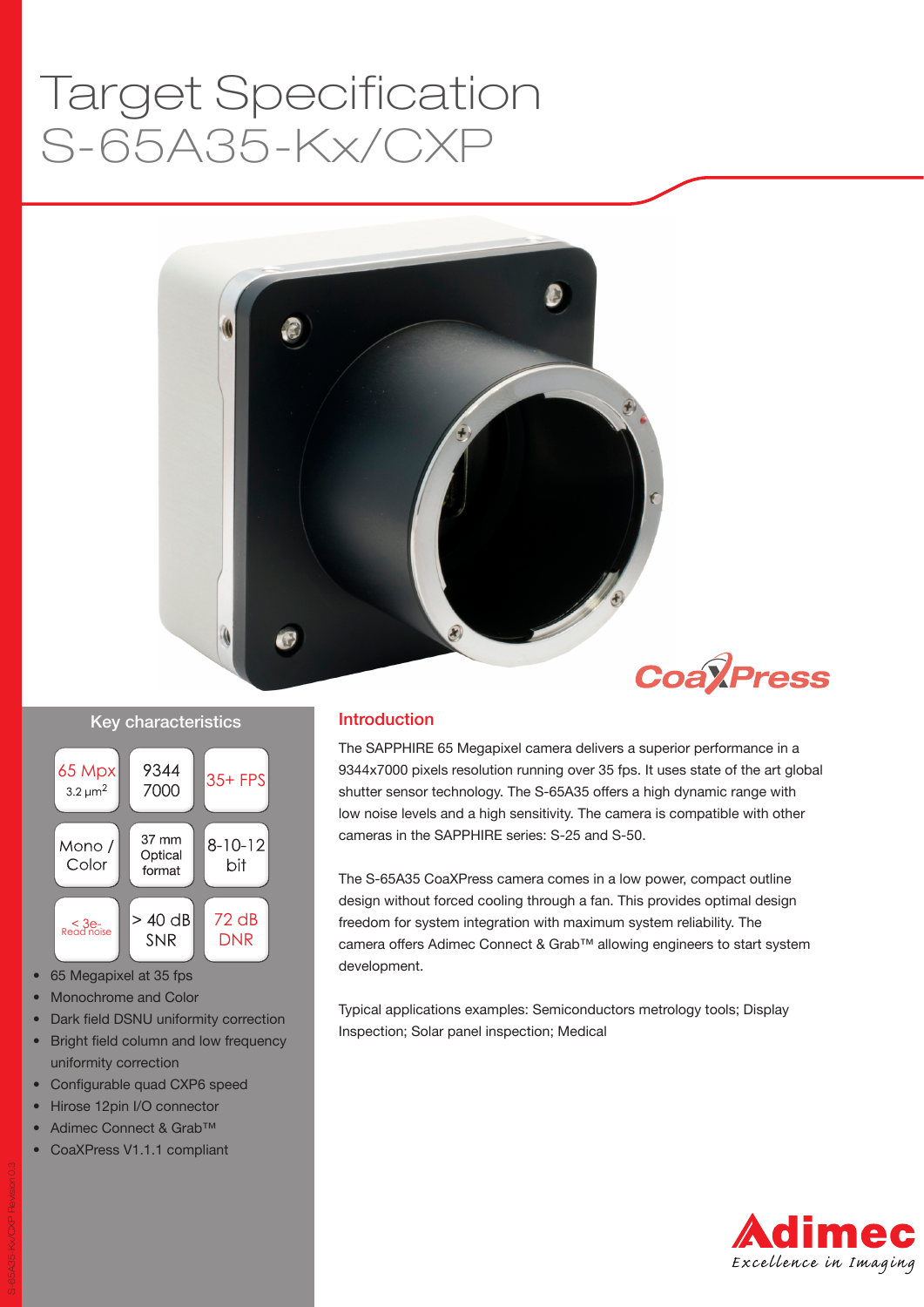# High Resolution Metrology Camera

# **Performance**

| Type                   | <b>CMOS</b>                                    |  |  |
|------------------------|------------------------------------------------|--|--|
| Architecture           | Progressive scan Global Shutter (PLS <1/25000) |  |  |
| Optical format         | 37.5 mm (29.9 x 22.4 mm)                       |  |  |
| Pixel size             | 3.2 µm x 3.2 µm                                |  |  |
| Active pixels          | 9344 (H) x 7000 (V)                            |  |  |
| Microlenses            | Yes                                            |  |  |
| Dynamic range          | $> 72$ dB <sup>*</sup>                         |  |  |
| Full well              | $+/- 12.5$ ke <sup>*</sup>                     |  |  |
| Dark noise             | Read noise: $<$ 3.0 e <sup>*</sup>             |  |  |
| Sensitivity mono       | To be determined                               |  |  |
| * Sensor specification |                                                |  |  |

# Quantum Efficiency



# **Functionality**

| Image acquisition        | Timed, TriggerWidth, SyncControl, TimedTriggerControl                                                                                                                                                                                 |  |  |  |
|--------------------------|---------------------------------------------------------------------------------------------------------------------------------------------------------------------------------------------------------------------------------------|--|--|--|
| Integration time control | Programmable between TBD us and 1 s in steps of 1 us                                                                                                                                                                                  |  |  |  |
| Gain                     | Digital fine gain selectable between 1x and 32x in steps of 0.001                                                                                                                                                                     |  |  |  |
| Video Processing         | Automatic black level control loop - Manual/One push White Balance - User programmable LUT - Gamma                                                                                                                                    |  |  |  |
| Region of interest       | Programmable ROI; size and position of readout image - Increased frame speed via ROI - Band ROI - Digital<br>binning                                                                                                                  |  |  |  |
| Defect pixel correction  | On/Off switchable - Review and editing of defect pixel map - Factory calibrated                                                                                                                                                       |  |  |  |
| Test mode                | Internal test pattern generator available for checking of the complete digital image chain                                                                                                                                            |  |  |  |
| Mirroring                | The output can be reversed in the horizontal direction                                                                                                                                                                                |  |  |  |
| Uniformity correction    | Flat field correction can be performed with multiple low frequency flat field correction sets<br>User calibratable dark field and bright field uniformity correction, including pixel based Dark Signal Non-<br>Uniformity correction |  |  |  |
| Miscellaneous functions  | Programmable I/O polarity - 1 factory set and 1 user set for storage of camera settings - Frame counter -<br>Temperature readout - Camera type, build state and serial number can be read via software                                |  |  |  |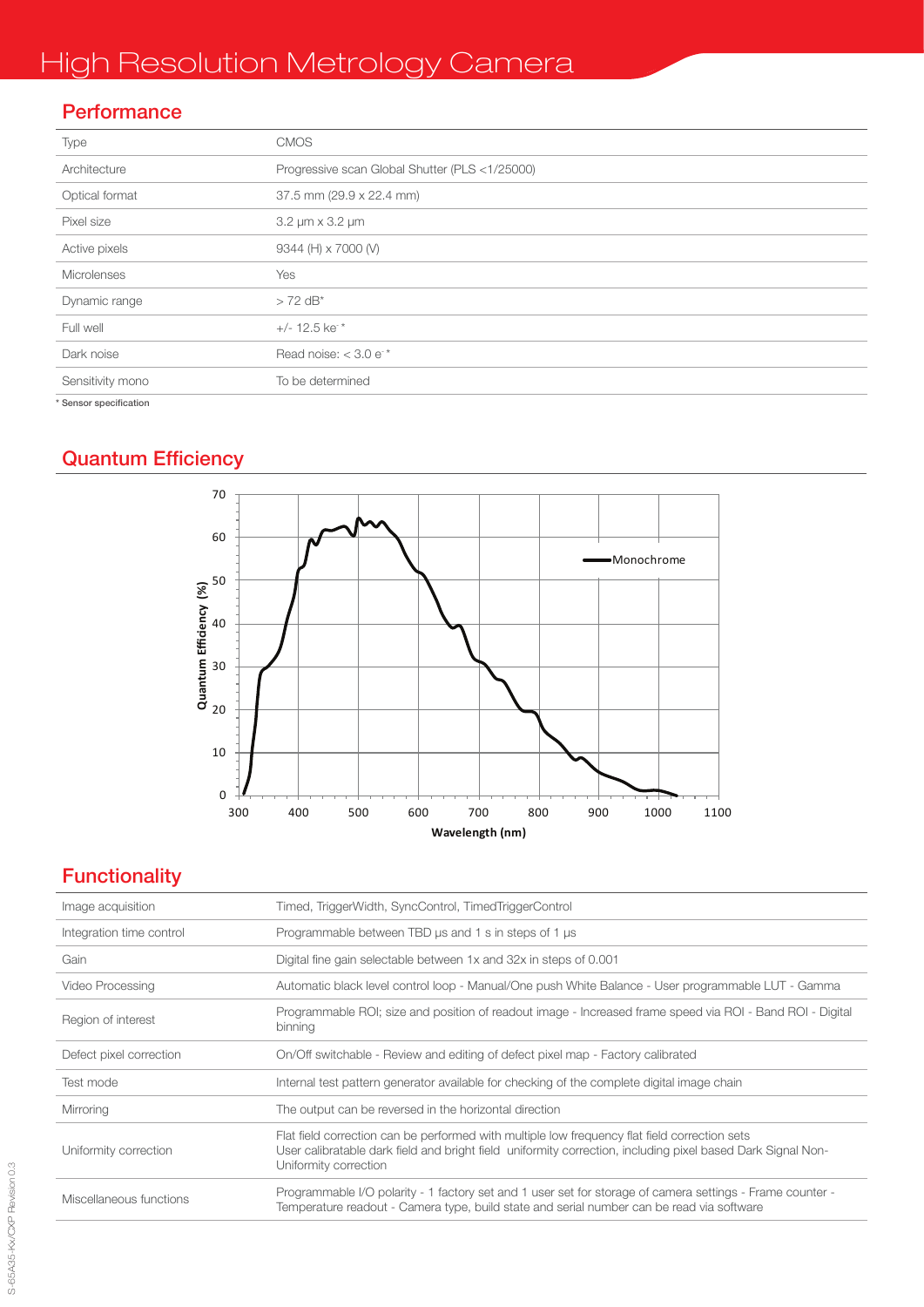# **Interfacing**

| Video                          |                                                                            |  |  |  |
|--------------------------------|----------------------------------------------------------------------------|--|--|--|
| Video output                   | CoaxPress V1.1.1 CXP3/6 1, 2, 4 lanes configurable                         |  |  |  |
| External Sync                  | I/O or CXP controlled                                                      |  |  |  |
| Output resolution              | 8/10/12 bit                                                                |  |  |  |
| Connector                      | 4 x DIN1.0/2.3 (Figure 1)                                                  |  |  |  |
| <b>Camera Control Protocol</b> |                                                                            |  |  |  |
| Interface                      | GenlCam via CoaXPress                                                      |  |  |  |
| Throughput                     | 20 Mbps                                                                    |  |  |  |
| Protocol                       | GenTI                                                                      |  |  |  |
| I/O                            |                                                                            |  |  |  |
| Output                         | LVDS Fully programmable flash strobe signal (duration, delay and polarity) |  |  |  |
| Input                          | LVDS Trigger signal with programmable polarity                             |  |  |  |
| Connector                      | Hirose 12 pin (figure 2)                                                   |  |  |  |
| Power                          |                                                                            |  |  |  |
| Input voltage                  | 24 Vdc PoCXP                                                               |  |  |  |
| Power dissipation              | <11 W @ 24 Vdc full continuous operation at maximal framespeed.            |  |  |  |
| Power connector                | DIN1.0/2.3 CoaXPress Masterlink (figure 1)                                 |  |  |  |





Figure 1: Quad CXP DIN1.0/2.3 Figure 2: Hirose 12 pin I/O connector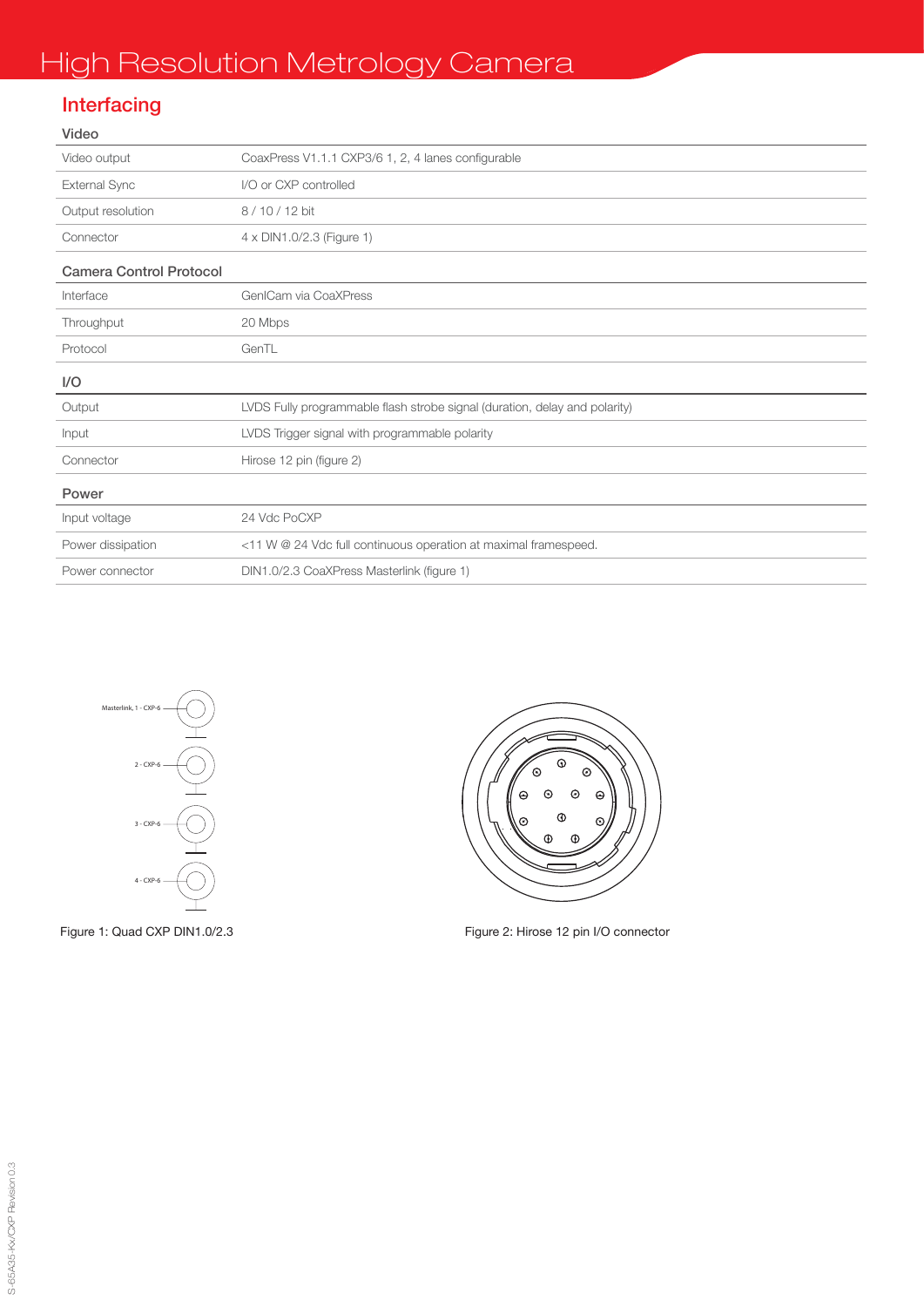# High Resolution Metrology Camera

## **Mechanical**

| Mounting  | 2 M4 mounting holes per side on camera front                            |  |  |
|-----------|-------------------------------------------------------------------------|--|--|
| Lensmount | 4 x M3 at 60mm pitch - 50mm G7 reference (optional: F, TFL-II, T2, M42) |  |  |
| Outline   | See figure 3                                                            |  |  |
| Weight    | $400$ g $+/- 5\%$ excl. lensmount                                       |  |  |



#### Figure 3: Mechanical outline

## Sensor Mounting Accuracy

| XY-centering     | $\pm$ 0.050 mm       |
|------------------|----------------------|
| Rotation         | $± 1$ mRad           |
| Optical distance | $4.526 \pm 0.050$ mm |
| Perpendicularity | $±$ 2 mRad           |

# Compliance & Reliability

#### RoHS

| <b>Directive</b>            | 2011/65/FU                                                                                                                                     |  |  |  |
|-----------------------------|------------------------------------------------------------------------------------------------------------------------------------------------|--|--|--|
| CE-mark                     |                                                                                                                                                |  |  |  |
| Electromagnetic compability | 2014/30/EU: EN61000-6-3 and EN61000-6-2                                                                                                        |  |  |  |
| <b>FSD</b>                  | Contact discharge +/- 4 kV; Air discharge +/- 8 kV                                                                                             |  |  |  |
| Workmanship                 | In accordance with IPC-J-STD-001 class 2 and inspected according IPC-A-610 class 2                                                             |  |  |  |
| Reliability                 |                                                                                                                                                |  |  |  |
| <b>MTBF</b>                 | $>$ 75,000h @ 50 $^{\circ}$ C calculated according to the part stress analysis of MIL-HDBK-217F for ground fixed,<br>uncontrolled environment. |  |  |  |